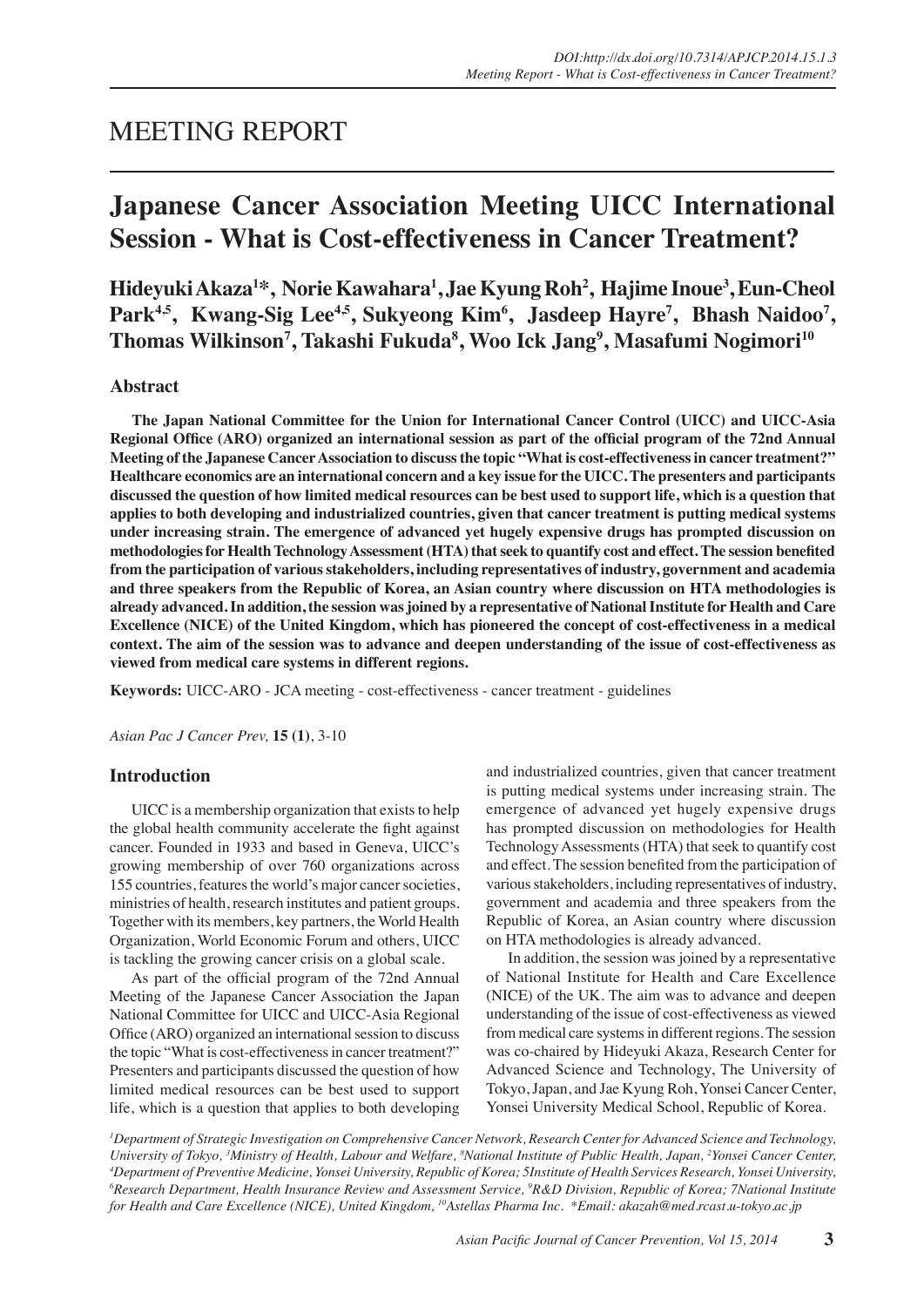# **Opening Remarks**

Hideyuki Akaza (RCAST) welcomed participants to the UICC International Session, entitled "What is cost-effectiveness in cancer treatment?" The session was being hosted by the UICC Japan Office and UICC-Asia Regional Office (ARO) (Akaza, 2013). He began by noting the great cost involved in developing new anticancer drugs and the problems this is creating all around the world. He explained that the first three presentations would present perspectives on cost-effectiveness from the government and administrative side, following which two presentations would discuss cost-effectiveness from an academic perspective. Finally, the issue of costeffectiveness would be presented from the viewpoint of pharmaceutical companies. Following the presentations there would be time for general discussion. Jae Kyung Roh (Yonsei University), acting as co-chair with Hideyuki Akaza also welcomed participants.

# **1. Recent Discussion on Cost-effectiveness at the Health Ministry's Council**

Hajime Inoue (Ministry of Health, Labour and Welfare (MHLW)) noted that in many areas of cancer treatment, the introduction of new tracks of drugs completely changes the way patients are treated. One of the key factors is the fair evaluation of new medicine. He reported on the recent considerations with regard to cost-effectiveness at the MHLW ministry council.

In Japan the prices of all prescription medicines are priced at the Central Social Insurance Medical Council ("Chuikyo"). All cancer drugs are promptly covered, priced and made accessible to all. Pricing is based on "added value" compared to existing analogous drugs, or on "cost accounting" methods if no analogous drugs exist. Price adjustment is based on the foreign price of the drugs in question. Until recently Hajime Inoue had served as the secretary of the Chuikyo council meeting. The pricing of new medicine is one of the highest concerns for all stakeholders involved. Many people are not completely satisfied with the current pricing mechanism, which is considered to be overly vague and does not reflect the current situation with medical innovation. In February 2012 Chuikyo made a resolution to request the MHLW minister to examine the feasibility of evaluating the cost effectiveness of new technologies, including new cancer drugs.

Since May 2012 the Chuikyo Subcommittee on Cost-Effectiveness Analysis has met on 13 occasions and a provisional draft report was issued in September 2013. Points of issue include cost, effectiveness and application, although subcommittee members have yet to reach a decision on how to define cost, how to measure effectiveness, and how to apply cost-effectiveness analysis into the pricing system. There are two major concerns that underlie the technical discussions in this subcommittee, namely how does cost-effectiveness affect price of and access to new drugs.

With regard to pricing, the concern is that if costeffectiveness is another word for price containment, there are precedents in other countries where new drugs have been contained. On the other hand, cost-effectiveness could be viewed as simply differentiating real innovation from mediocre efforts, and pricing accordingly.

With regard to access, there are concerns that costeffectiveness analysis could hinder access if coverage is restricted, as has been the case in other countries. On the other hand, it could be viewed that cost-effectiveness analysis is simply a method to redistribute finite resources for more effective use.

In the ongoing discussions at the Chuikyo ministry council further considerations will be required in order to reach convergence. It is necessary to devise an objective, reliable index (or combination of indices) to measure effectiveness in a Japanese context. Quality Adjusted Life Years (QALY) is one method of measuring costeffectiveness, but it is insufficient on its own. Another concern of the MHLW ministry council is to identify real innovation and price accordingly, thereby rewarding innovation and not containing it. Another issue is to discuss the ways in restriction on drugs could be accepted in the case of "less-effective" use.

# **2. Cost Effectiveness of Cancer Treatment in Korea**

Eun-Cheol Park (Yonsei University) noted that his presentation would include three parts: the burden of cancer in Korea, cost-effectiveness analysis (CEA) for cancers and conclusions. Annual cancer incidence and mortality rates are increasing rapidly in Korea, with the cumulative risk of cancer standing at 37.6% for males and 33.3% for females (as of 2010). Cancer accounts for 27.8% of all deaths in Korea (as of 2012). The economic burden of cancer has been estimated at US\$24.1 billion. Disability adjusted life years (DALY) are expected to continue to increase for almost all cancers.

With regard to CEA, the first question to ask is if prevention better than cure. If incremental effectiveness exceeds the incremental cost, then it can be considered that prevention is better than cure. Cost-effectiveness can be measured in terms of life years saved, QALY and direct/indirect benefits. In monetary terms it is possible to consider a human capital approach and also a willingness to pay. The dimensions of cancer control include prevention, early detection, diagnosis and treatment, and palliative care. Contributing factors such as smoking, alcohol consumption, infection and obesity all can be controlled to reduce the likelihood of contracting cancer. In terms of CEA results, one study showed that the eradication of helicobacter pylori in gastric cancer survivors after endoscopic resection of early gastric cancer reduced overall costs by US\$814 and resulted in LYS of 0.05 years.

Early detection is also very important and in Korea the National Cancer Screening Program (NCSP) has been in operation since 1999. Screening for various types of cancer, including stomach, liver, colorectal, breast and cervical cancers, are implemented regularly for the entire population in certain age groups. However, CEA in Korea has shown that for some cancers, including breast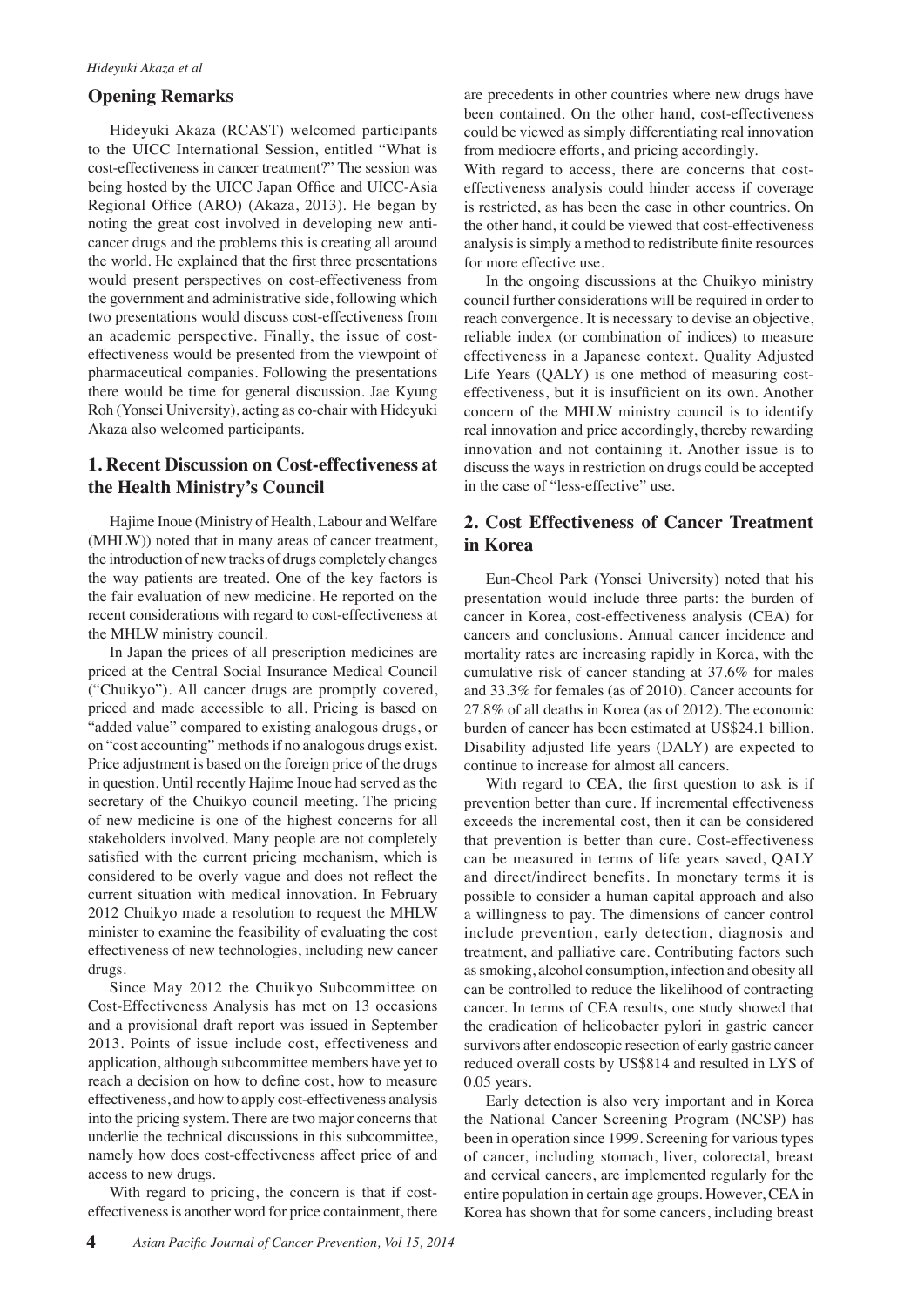cancer, treatment is cost-effective in Western countries, but not cost-effective in Asian countries. There is also divergence in the quality of care provided, depending on the geographic location of the hospital providing care.

In Korea efforts are being made to engage in primary prevention efforts for the most prevalent forms of cancer, including stomach, liver, colorectal and lung cancers. Efforts include anti-smoking campaigns and information about how to reduce salt intake. Early detection is another area that is being increasingly focused on. Palliative care efforts include the expansion of hospices and the creation of models for acute palliative care.

More evidence is required concerning methods for reducing the burden of cancer, including effectiveness and cost-effectiveness evidence.

# **3. Current Decision-making of Natl Health Insurance on Anti-cancer Drugs in Korea**

Sukyeong Kim (Health Insurance Review and Assessment Service (HIRA)) began by explaining about the introduction of a positive list system in Korea. She noted that a high proportion of pharmaceutical expenditure has always been a big burden in national health expenditure in Korea, at a higher than average level in comparison to other Organization for Economic Cooperation and Development (OECD) countries (24-25% vs. 17-18%). In terms of the National Health Insurance (NHI) pharmaceutical expenditure, the annual growth rate was 14.6% between 2001 and 2005, with pharmaceuticals accounting for 29% of all NHI spending in 2005. The increases can be explained by an aging population and an increase in chronic diseases and the early adoption of new drugs and wide NHI coverage of pharmaceuticals. The government of Korea announced a Pharmaceutical Expenditure Reconciliation Plan in May 2006, following by the adoption of the positive list system in December 2006.

Under the positive list system selective reimbursement for new drugs is based on cost effectiveness in addition to clinical usefulness. Furthermore, decisions on reimbursement and decisions on pricing of new drugs have been split into two. The reimbursement assessment is implemented by HIRA, while price negotiation is undertaken between the National Health Insurance Service (NHIS) and the manufacturer. The system is subject to review, with drugs being delisted if they have not been produced or subject to a claim for two years or more, and reevaluation also being implemented on reimbursement status and price.

Before the positive list system was introduced almost all drugs were covered by the NHI system. Following the introduction, only drugs with clinical and economic value are covered. A Drug Benefit Assessment Committee (DBAC) comprising 21 specialists from various stakeholders, including companies, consumers and government agencies assess drug appropriateness and recommend reimbursement. There is also an Anticancer Drugs Review Committee under the DBAC that advises and controls the off-label use of anti-cancer drugs. The DBAC considers "essential drugs" to be those that fulfill

*Meeting Report - What is Cost-effectiveness in Cancer Treatment?* the following criteria: No alternative treatments and drugs; use for severe, life-threatening diseases; use for a minority of patients who have rare diseases etc.; and drugs that are proven to provide clinically meaningful improvement for patients. NHIS negotiates drug price and its expected volume with the company after a decision has been made by the DBAC.

0 common drugs. In comparison with the Common Drug<sub>25.0</sub> there were differences in cost-effectiveness assessments. 50.0 evidence to suggest that Korea is more conservative in its 75.0 decision criteria and 59% of rejected drugs demonstrated 00.0 In terms of the evaluation of the positive list system, the average recommendation rate from 2009 to 2012 was 73%. A total of 92% of recommended drugs satisfied all unacceptable cost-effectiveness. Comparisons with cases in Australia and Canada have shown that there is no recommendation procedures than the two abovementioned countries, with similar decisions forthcoming from all three countries in terms of clinical usefulness, although With regard to NHI coverage decisions on anti-cancer drugs, the recommendation rate is almost the same as Review (CDR) of Canada and NICE UK, recommendation rates are similar for anti-cancer drugs. Off-label use of anti-cancer drugs is reviewed by an expert committee. Government policy in Korea is to expand coverage to 100% for anti-cancer drugs, although decisions have yet to be reached on a number of new drugs, or they have already been rejected. Policies will also need to be formulated in the future to respond to ultra-high cost drugs and rare diseases. A special mechanism also needs to be devised that incorporates end of life treatment (including a weighting for QALY), utilization monitoring and assessment of off-label use of anti-cancer drugs.

# **4. NICE Methods to Assess Cost-Effectiveness of Cancer Treatments in England**

Jasdeep Hayre (National Institute for Health and Care Excellence (NICE)) began with an explanation about the background to NICE. The United Kingdom (UK) has an entirely taxpayer-funded system with no public health insurance scheme and results in fixed budgets with scarce resources in the health service. In the 1990s, local commissioners and providers at the local level would make decisions about what was made available to local populations. This system led to a so-called "postcode lottery" for patients, where treatment would differ depending on geographic location. There was public and political dissatisfaction with the availability of treatments. NICE was formed in 1999 and is based on four principles that underpin all NICE guidance: 1) based on the best available evidence, 2) maximize clinical and cost effectiveness, 3) developed systematically and transparently, and 4) developed with stakeholder engagement. From 1 March 2000 to 31 August 2013 NICE has looked at over 500 treatments, over 130 of which have been for cancer. Over 170 guidelines have been issued, over 10 of which have been for cancer.

With regard to cost effectiveness issues, NICE's aim is to maximize health benefit given budget constraints. What NICE is interested in is comparative or incremental

# **20.3 6.3 10.1**

**46.8 56.3**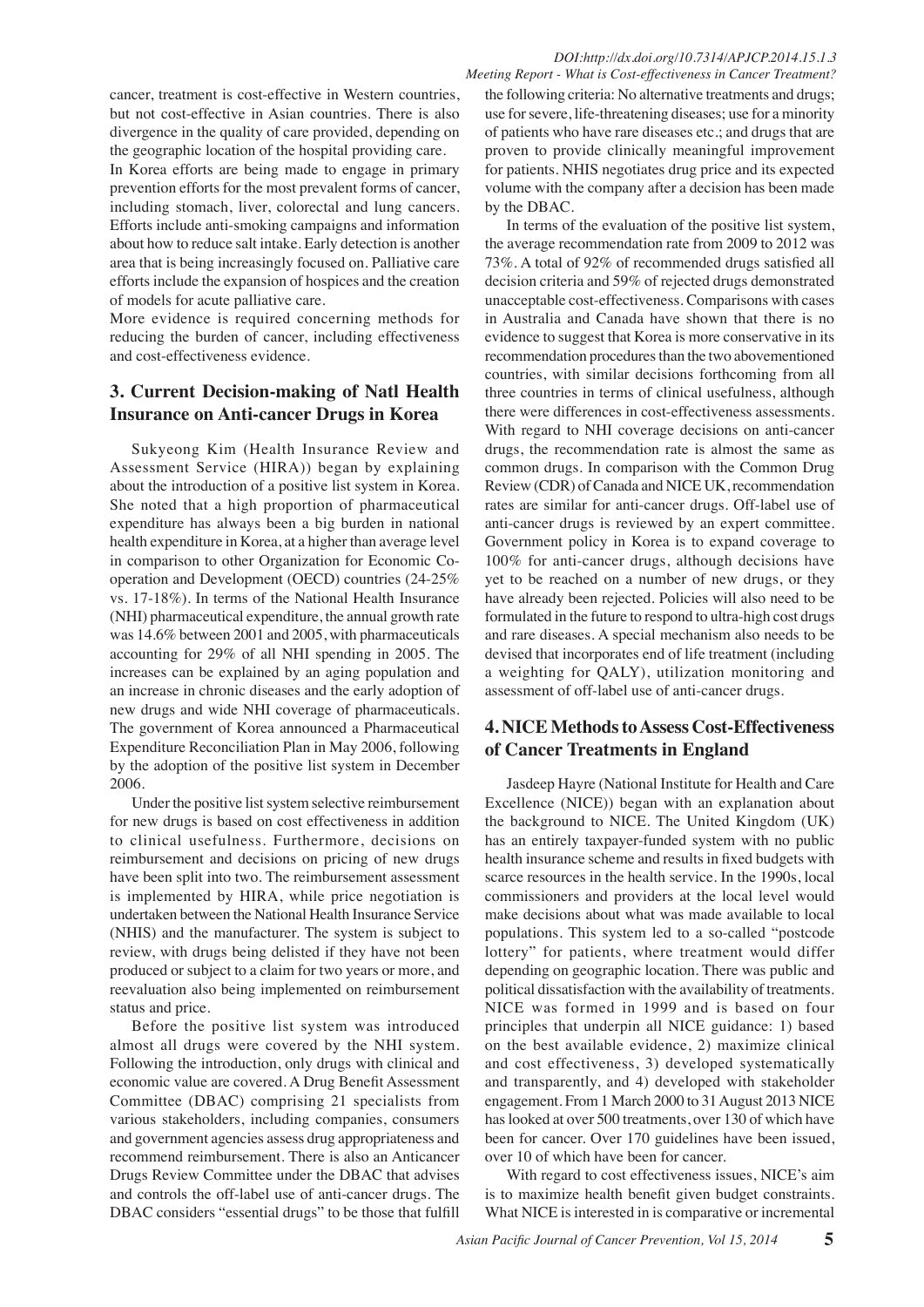#### *Hideyuki Akaza et al*

differences between drugs, namely is the extra health gain from a certain new drug worth the extra money spent? In order to measure the health gain, NICE uses Quality Adjusted Life Years (QALY). QALYs combine both quantity and health-related quality of life (QoL) into a single measure of health gain. The amount of time spent in a health state is weighted by the QoL score attached to that health state. The benefit of the QALY is that it can weigh up the net effect of treatment for patients, including survival vs. QoL, long-term QoL for chronic and recurrent conditions, and benefits vs. harms.

In terms of economic evaluation and decision making, NICE uses the incremental cost effectiveness ratio (ICER), which gives the cost per one QALY gained. If the ICER is above £20,000 to £30,000 per QALY gained, a stronger case is needed to recommend the drug.

In terms of the appraisal process, under a single technology appraisal process a company generally submits a new drug for assessment by an external review group. The appraisal committee then produces draft advice to approve, reject or restrict access to the drug, with comments also being received from stakeholders, after which guidance is issued. An appeal process is also incorporated. There are different processes for all other NICE guidance (including guidelines, diagnostics, and interventional procedures). However, there are further "special circumstances" that also need to be taken into consideration. The application of "special circumstances" in the appraisal of some products with ICERs above £30,000 per QALY has been seen in a number of cancer drugs. Several special circumstances have been applied in the past, including consideration of "severity," "end-oflife," "stakeholder persuasion," "significant innovation," "disadvantaged populations" and "children." (Rawlins et al.,, 2010).

Most relevant to cancer are the "end-of-life" criteria. Additional consideration can be given for treatments which affect people at the end of their life (usually with cancer). End-of-life criteria can be applied if the following conditions are met: the treatment is indicated for patients with a short life expectancy, normally less than 24 months, and there is sufficient evidence to indicate that the treatment offers an extension to life, normally of at least an additional 3 months, compared with current National Health Service treatment, and the technology is licensed or otherwise indicated, for small patient populations normally not exceeding a cumulative total of 7,000 for all licensed indications in England.

Looking at both economic considerations and special circumstances, NICE has approved approximately 58% cancer drug indications (63% for non-cancer drug indications) or optimized 4% of cancer drug indications (17% for non-cancer drug indications), which is broadly in line with international trends although a little more conservative than approval processes in seen in Asia. There may be a political and social argument for accepting more cancer drugs and the question of whether cancer treatments should have a higher ICER threshold (greater than £30,000 per QALY) is one that is still being discussed. There is no significant academic evidence to show that cancer drugs should be given a higher acceptance

threshold than for other drugs.

With regard to the Cancer Drugs Fund, this scheme was introduced by the Department of Health in April 2011 to "enable patients to access the cancer drugs their doctors think will help them." Additional government funding (£200 million) has been provided to pay for drug / indication combinations appraised by NICE and not recommended on the basis of cost effectiveness, or where the recommendations materially restrict access to the treatment to a smaller group of patients than the specifications set out in the marketing authorization (an 'optimized' recommendation), and drug / indication combinations on which NICE has not, or not yet, issued appraisal guidance. Very recently a further £400 million was provided for the fund, which will ensure funding up to March 2016. The fund covers around 31 drugs (108 indications) and in one quarter there were almost 5,000 prescriptions. The most popular drugs prescribed under the fund are bevacizumab and abiraterone. The most prescribed indication for bevacizumab using the fund was for an indication NICE had rejected. The most prescribed indication for abiraterone using the fund was for one which had not been appraised by NICE.

In summary, NICE provides a robust and transparent system to assess all treatments, including cancer treatments and interventions for a fixed budget system. Some special circumstances can be considered. Although this system may not be a perfect solution it does approve approximately 64% of anti-cancer indications. There is some political willingness to go further and perhaps give cancer drugs more "weight" or funding, through the Cancer Drugs Fund.

# **5. Cost-effectiveness Analyses and Cancer Treatment in Japan**

Takashi Fukuda (National Institute of Public Health) noted that in Japan a public health insurance scheme covers the whole population, however, there are about 3,000 health insurance bodies. People in Japan have to join one of the health insurance bodies. In 2010, annual medical expenditure was around 37 trillion yen, which is approximately 7.8% of gross domestic product (GDP). Medical expenditure continues to increase by approximately 1 trillion yen each year. One of the reasons for the increase in medical expenditure is population aging. Elderly people account for approximately 23% of the total population. Another significant reason is the ongoing advancement of technologies in health care and new drugs. Cancer accounts for a large proportion of medical expenditure (approximately 3.5 trillion yen in 2010).

Even though medical expenditure of cancer is increasing, the economic burden to society may be decreasing, because of decreased mortality at younger ages. However, increased medical expenditure must be borne by health care finance. Especially in recent years, expensive drugs and treatments have appeared and they may cost a great deal of money. The question this presents is: should we avoid expensive drugs and treatment because of large expenditure?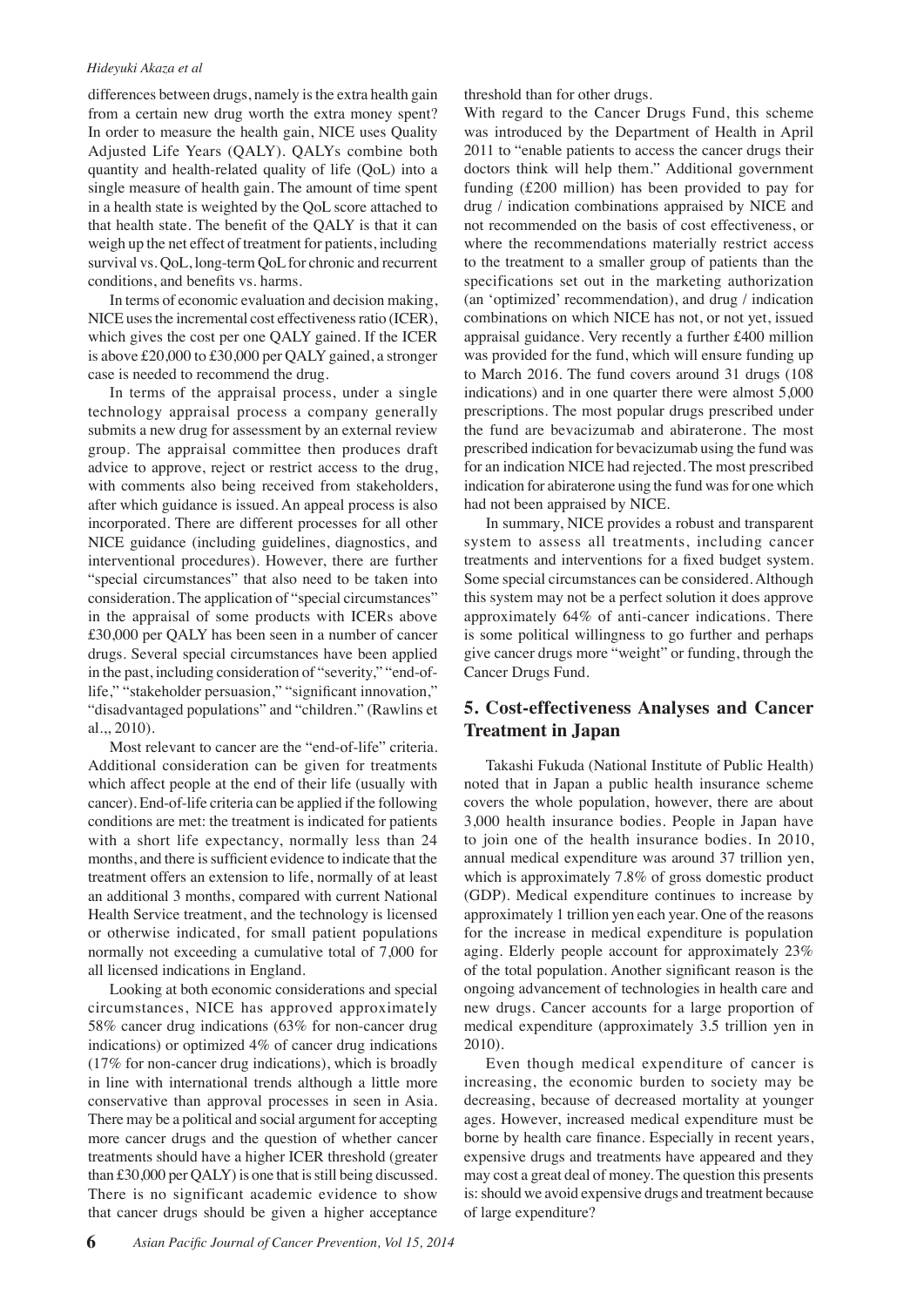controls, but this could cause inequality in the system. One example of cost-effectiveness analysis of a molecular-targeting drug is adjuvant trastuzumab. After 2005, several randomized control trials (RCTs) have confirmed the usefulness of trastuzumab as adjuvant therapy for HER2-positive patients, not only as metastatic therapy. However, the costs of one year of treatment are approximately 3.2 million yen. Adjuvant trastuzumab is "revolutionary" treatment but the costs are not low. Although initial costs are high it is highly possible that adjuvant trastuzumab treatment may reduce the medical costs of recurrence or metastatic breast cancer patients. The objective of this study was to evaluate efficiency by performing cost-effectiveness analysis of adjuvant trastuzumab treatment compared with observation alone. Cost-effectiveness analysis was implemented with an outcome measure of life-years gained (LYG). Efficacy data was based on the 2-year HERA interim analysis in 2007. Only direct medical costs were estimated based on the Japanese drug tariff and reimbursement schedule in 2004, not including indirect costs. It is unknown how long the effect of trastuzumab continues. The cost-effectiveness of trastuzumab was calculated for three hypothetic scenarios, with risk reduction continuing constantly for two years, five years, and ten years. The recurrence risk after five years was assumed to be half that of the previous five years, continuing for the patients' lifetime by Early Breast Cancer Trialists' Collaborative Group (EBCTCG) metaanalysis. The period of trastuzumab efficacy was the most influential parameter on the result of cost-effectiveness. However, when trastuzumab efficacy continues for more than two years, at least, which is a conservative setting judging from the joint analysis (NSABP B-31 and NCCTG N9831 trials), the ICER is less than JPY 7,500,000 for any patient weight class.

NICE suggests that the ICER threshold should be £20,000 to £30,000 (=3,000,000 to 5,000,000 yen) per QALY, however, in Japan, 5,000,000 to 6,000,000 yen per QALY is often referred to as a benchmark, based on a willingness-to-pay (WTP) study.

In the trastuzumab study, the outcome measure was not QALY, but LYG. However, as the therapy mainly prolongs progression-free survival, patient QoL during the period would be not so bad. It was therefore concluded that the therapy was cost effective.

In terms of budget impact, the study considered the incremental cost of 1-year trastuzumab treatment as 2,000,000 to 4,000,000 yen. Then, by estimating the number of new breast cancer patients per year to be 40,000, of which 20% are HER2-positive, the total incremental cost was calculated as 16 to 32 billion yen, if all the HER2-positive patients were treated using trastuzumab.

In summary, it is evident that economic evaluation will be needed to consider appropriate resource allocation under limited public funds for health care.

# **6. Values and Rewards of Innovative Cancer Drugs: Opportunities for R&D**

Woo Ick Jang (Handok) delivered a presentation from both medical oncology and industry perspectives. Cancer is increasingly becoming a chronic disease and targeted cancer drugs are being used more and more either as a single or combination therapy. Cancer treatment is therefore complex and expensive. Most targeted agents are equally expensive regardless of their value. There is a great deal of debate on cancer drug valuation mechanisms and a question that has recently been asked is whether the maximum tolerated price has been reached? The answer is very likely "yes," but various action is being implemented on the part of oncologists and academia.

Chronic myeloid leukemia (CML) experts have recently published a paper entitled "Price of drugs for CML, reflection of the unsustainable cancer drug prices: perspective of CML experts." This study showed price disparities by country and region for the major drugs used to treat CML.

At the academic society level, the American Society of Clinical Oncology (ASCO) Guidance Statement on the Cost of Cancer Care was issued in 2009, which provides a concise overview of the economic issued facing stakeholders in the cancer community. The statement recommends patient-physician discussion about the costs of care.

The United States government implements comparative effectiveness research (CER) in order to compare health care services in a head-to-head manner. CER focuses on results obtained in the real world of typical patients and clinicians. The ultimate goal is to empower the government and private insurers to reduce healthcare costs by restricting access to expensive new medical tests and treatments.

Even in such an environment it is important for the pharmaceutical industry to listen to the opinions of key stakeholders, given the need to consider the payer's perspective from the beginning of drug research and development.

There are a number of case studies available that demonstrate a new approach for cancer drug development and there may be opportunities for R&D in Asia. These include drug development focusing on Asia-prevalent cancers and reducing development costs by shortening drug development time by rapid patient enrollment, as well as risk sharing using government funding, and collaboration with Asian cooperative study groups.

Currently not many first-in-class innovative products are produced in Asia and they are considered to be highrisk. More precise biomarker-driven drug development targeting sub-populations could be expected to have higher efficacy and better safety and have longer treatment duration. Beside first-in-class drug development, some Asian pharmaceutical companies tried to develop fast follow-on products aiming already known cancer targets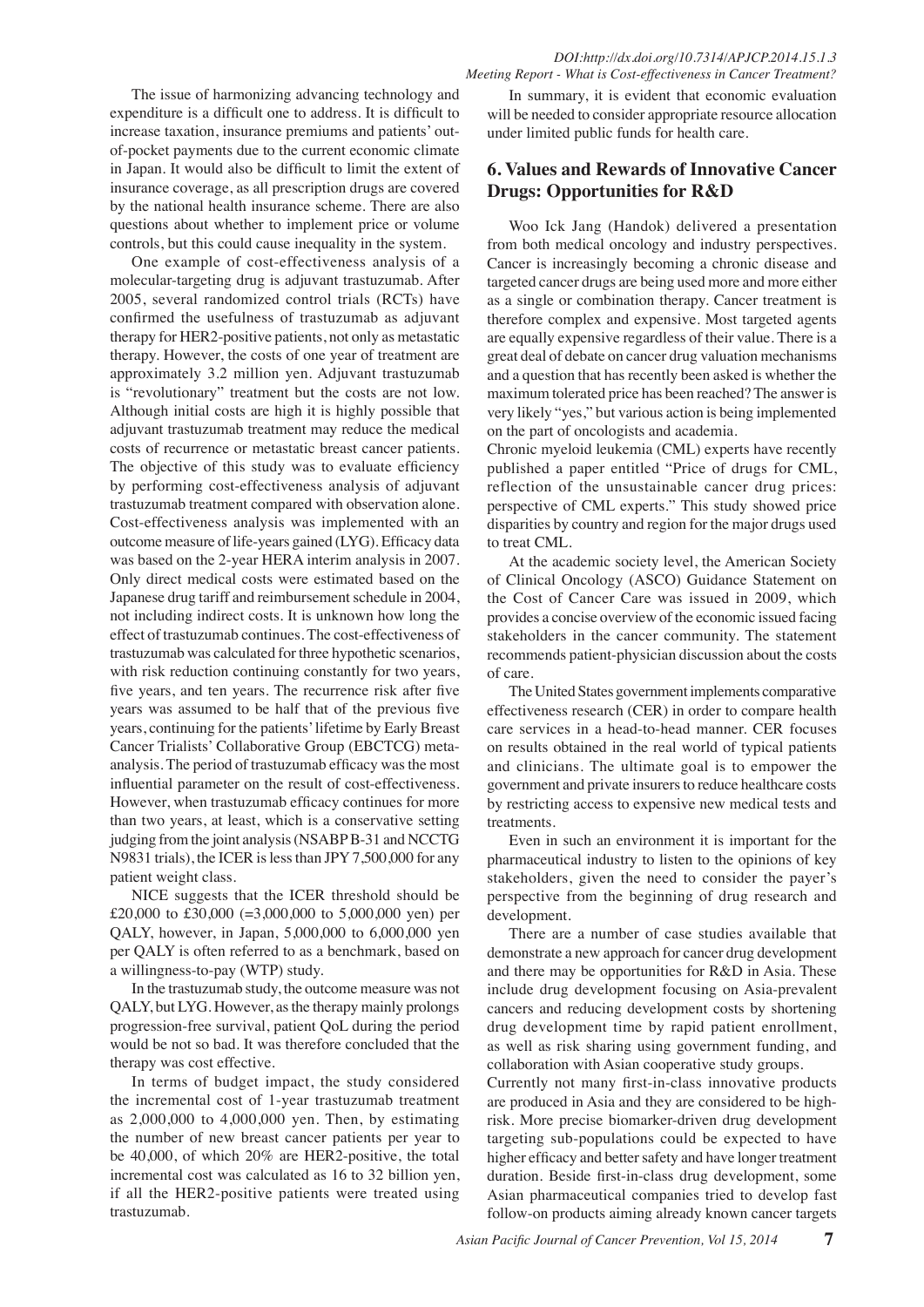#### *Hideyuki Akaza et al*

with relatively small development cost by accelerating product development. These products were approved by local regulatory authorities by accepting relatively simple studydesign.

The first case study is that of Icotinib, a new lung cancer drug in China. This oral EGFR TKI (TID) was approved in 2011 in China only. The product was developed by Zhejiang Beta Pharma and was partly supported by grants from the Chinese National Key Special Program for Innovative Drugs. Phase 3 trial was completed quickly by rapid patients enrolment and by using PFS as primary efficacy endpoint.

The second case study is that of Radotinib, a new CML drug in Korea. The drug was approved as second line treatment in 2012, which has overall good efficacy and safety. It was developed by Il-Yang Pharm and partly supported by the government. These two cancer drugs show the possibility for domestic company to develop new cancer drugs quickly and cheaply, eventually providing better cost-effectiveness drug to the patients.

In conclusion, many questions remain concerning the values and rewards of new targeted cancer drugs, and stakeholder voices and opinions are increasing on this issue. An alternative development approach is required in order to reduce the price of cancer drugs.

# **7. Anti-cancer Drugs: Innovation and Improvement of Access**

Masafumi Nogimori (Astellas Pharma Inc.) spoke about some approaches from the pharmaceutical industry to improve innovation and access to drugs. In advanced countries, cancer has become the number one cause of death, but on a global basis the number one cause of death is derived from cardiovascular diseases, including ischemic heart failure and stroke. Cardiovascular, cancer, diabetes, and chronic respiratory diseases are collectively known as non-communicable diseases (NCDs). According to WHO, more than 60% of all 57 million deaths worldwide were derived from NCDs in 2008 and this proportion is expected to reach 76% in 2030. In addition, the proportion of NCD deaths under the age of 60 in low and middle income countries is more than twice that of high income countries. It can be seen that NCDs therefore need to be given serious consideration.

Over the last decade there have been significant innovations in cancer diagnosis and treatments. These include anti-angiogenic drugs, appropriate diagnostic devices, and cancer vaccinations, which have led us to a new era of cancer treatment. However, there are still unmet medical needs.

The pharmaceutical industry has 1,500 new drug candidates in the pipeline to treat NCDs, more than half of which are anti-cancer drugs. Research and development in this area has tried to identify a suitable biomarker that can be used to diagnose and monitor the disease in large patient populations. Many companies are using imaging and computational technologies to address the underlying mechanisms of cancers. This has led to several biotherapeutic advances in treating cancer. In fact, some cancers may be managed as chronic diseases. However,

cancer remains one of the world's largest healthcare challenges, with an estimated 12 million deaths annually expected by 2030.

Taking the example of typical molecular targeted drug clinical data for non-small cell lung cancer, Tarceva and Iressa are EGFR-tyrosine kinase inhibitors and have been shown to be more effective in patients with EGFR mutation. Their response rates are higher, and the progression free survival (PFS) time is found to be significantly longer compared with traditional chemotherapies. These new drugs give patients new efficient options to fight cancer, however, the targeted patient population is significantly smaller that for chemotherapies.

The average cost of developing one new medicine has increased dramatically in recent years. Bringing a medicine to market in the early 2000s cost approximately US\$1.2 billion, compared to approximately US\$140 million in the mid-1970s. One reason for the higher cost of R&D is the increase in the pharmaceutical R&D failure rate. This is because the R&D focus has been shifting to more challenging and difficult diseases. During the last decade, clinical trial designs and procedures have become much more complex, demanding more staff time and effort, and discouraging patient enrollment and retention. Therefore clinical trials have become lengthy and more costly. Although molecular targeted drugs give patients important benefits such as increasing success rates and fewer side effects, they are also costly. We need to seek better ways to tackle this issue globally.

When we look at high unmet medical needs in oncology, a sustainable improvement of health care must be accomplished. When we have efficacious innovative drugs we must also consider how to deliver the drugs appropriately and utilize healthcare systems optimally, for example.

In order to achieve sustainable global healthcare improvement, multi-sectoral cooperation among all stakeholders is imperative. Government, industry, academia and civil society need to work together to make healthcare systems sustainable and to improve access to healthcare beyond drug price issues. For instance, process innovation for the drug development / approval from regulatory science could be considered globally via academia, government, and the industry dialogue. Multisectoral innovative cooperation is essential in order to continue to create new medicines and diagnostics and to contribute to improved access to medicine and care.

#### **8. Discussion**

Hideyuki Akaza (RCAST) asked Norie Kawahara (Chair of the Asia Cancer Forum) to make comments on the presentations. Norie Kawahara noted that the presentations had been most impressive and that they had shown that the importance of cost effectiveness cannot be underestimated. Without innovation medical service cannot be improved and new innovation has been the outcome of cancer research to date. It is now imperative to consider the meaning of innovation in response to the social agenda.

Tomoyuki Kitagawa (Japanese Foundation for Cancer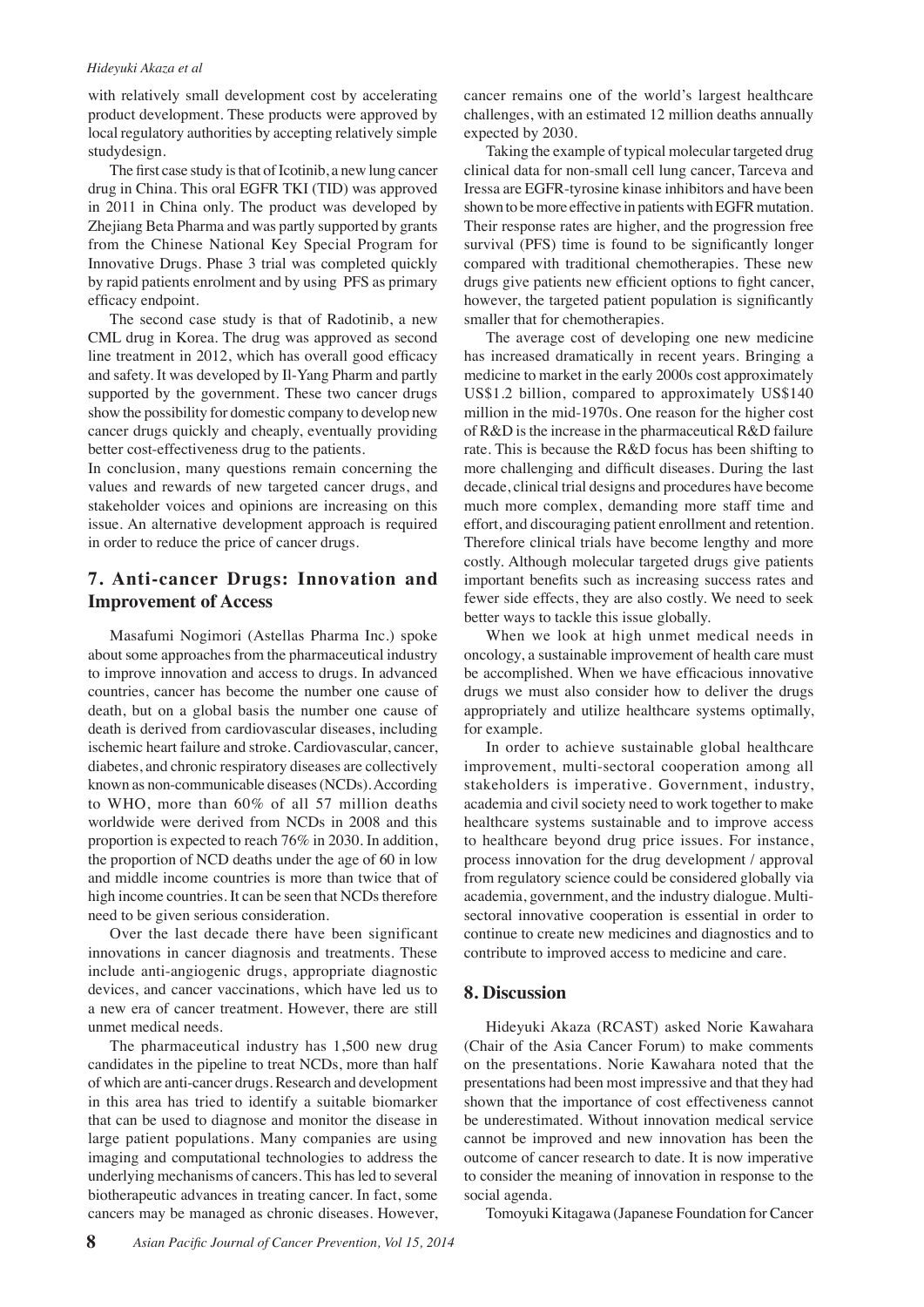#### *DOI:http://dx.doi.org/10.7314/APJCP.2014.15.1.3 Meeting Report - What is Cost-effectiveness in Cancer Treatment?*

presentation by Masafumi Nogimori and his focus on multi-sectoral cooperation in order to respond to soaring medical costs. The hospital visit rate among the Japanese population is much higher than other developed nations and Japanese medical institutions are using expensive medicines luxuariously. It is important to ensure that medicines and treatment are used to the best effect. In Japan it will be important to attempt to change the behavior of the public so that they act more reasonably with regard to doctor/hospital visits. One of the reasons behind soaring medical costs in Japan is the aging population. In the future it might be necessary to encourage voluntary efforts of extremely aged people who refuse to get terminal lifeprolonging maneuvers and also sophisticated/expensive treatment with only marginal effect, in order to lessen the burden on national health systems and the younger generation.

Kazuo Tajima (UICC-Asia Regional Office) noted that the UICC Session had started in 2011, and at the inaugural session discussions focused on how to reduce costs. Since then discussions have shifted towards the issue of cost effectiveness. One way of reducing cost and boosting cost effectiveness would be to simplify clinical trials. Quality of life is an important criterion to consider when appraising cost effectiveness. The UICC seeks to promote equitable cancer treatment in developing and developed countries; however, costs can be prohibitive. It is important to develop guidelines for cancer treatment that can be adapted to deal with the actual situation on the ground.

Brian Berry (University of Tokyo) noted that he had found the presentations most insightful and the criteria used for assessing cost effectiveness had been new to him and would likely be new to many people. He suggested that it would be useful to consider ways to educate people about the cost-effectiveness appraisal process in the future, as a way of enlightening the public.

Keishi Yoshida (University of Tokyo) noted that the presentations had inspired him to concentrate on the patients in front of him when he became a medical doctor in the future. He noted that he had found the explanations about cost-effectiveness analysis most enlightening.

Jae Kyung Roh (Yonsei University) invited comments and questions from the floor.

Hiroshi Maeda (Sojo University, Kumamoto) noted that the Japanese national health system is unsustainable in its current state. The issue of medical cost containment is currently also a major issue in the United States. New and costly drugs are covered by medical insurance in Japan and this leads to people not giving thought to the cost of the drugs they are prescribed. He urged that the Japanese government consider the establishment of an independent body, such as NICE, that would deal with cost-effectiveness analysis.

Hajime Inoue (MHLW) responded that the UK National Health Service and the Japanese healthcare system are different in several ways. The UK is entirely taxpayer funded, whereas the Japanese healthcare system is a combination of health insurance premiums, taxpayer funds and out-of-pocket expenses. With regard to outof-pocket expenses, in the case of the UK approximately

10% of the population are members of additional private insurance schemes, allowing them access to drugs that NICE does not approve. The question is whether such a system would be viewed as being socially acceptable in Japan, where there is a strong focus on equality in healthcare.

Jasdeep Hayre (NICE) added a point of clarification about the implementation of guidance at NICE. It is the case that if NICE issues guidance on the use of a certain drug, every healthcare authority in the country has to make funding available for that drug normally within three months. However, clinical guidelines and other guidance produced by NICE is not legally binding. The UK has a unique healthcare system in that it is almost entirely taxpayer-funded. This is a part of the social values of the UK, where the focus is on healthcare being provided free of charge, but perhaps at the expense of a certain degree of patient choice.

Sukyeong Kim (HIRA) noted that in Korea the public contribution is as big as 85% of the national health insurance funding, with only 15% coming from government. The rapid increase in expenditure is an issue that needs tackling urgently and international cooperation will be required. There are many efforts around the world being implemented to ensure cost effectiveness in the healthcare field and sharing and reviewing these experiences would be useful for all countries. The positive list system in Korea was introduced to ensure that only cost-effective drugs are prescribed. In the initial stage of the positive list system there were complaints from companies about the lack of data available. Increased data would help the public to understand about the effectiveness and cost of the drugs they are using.

Hideyuki Akaza (RCAST) suggested that it would be important to consider changing the way in which R&D of anti-cancer drugs is implemented and in so doing reduce associated costs.

Takashi Fukuda (National Institute of Public Health) agreed with Sukyeong Kim that further international cooperation on cost-effectiveness analysis would be very useful, but noted that global trials of pipeline drugs are already being implemented.

Eun-Cheol Park (Yonsei University) noted that to reduce the development costs of new anti-cancer drugs, we have two strategies. The first strategy as proposed by Woo Ick Jang,is government-driven anti-cancer drug development that the role of government is control tower in early phase of clinical trial and funding source. The second strategy as proposed by Masafumi Nogimori, is high and multi-disciplinary cooperation with public and private partnership.

Jasdeep Hayre (NICE) noted that there is the additional cost of the Health Technology Assessment (HTA) process, which is quite expensive. There is an initiative underway in Europe to streamline the HTA process through international cooperation to create standardized models (EUnetHTA). In terms of the evidence base, instead of having many head-to-head trials, it is possible to use other statistical methods such as network meta-analysis, which can be used to calculate the incremental effect in the absence of comprehensive head to head evidence.